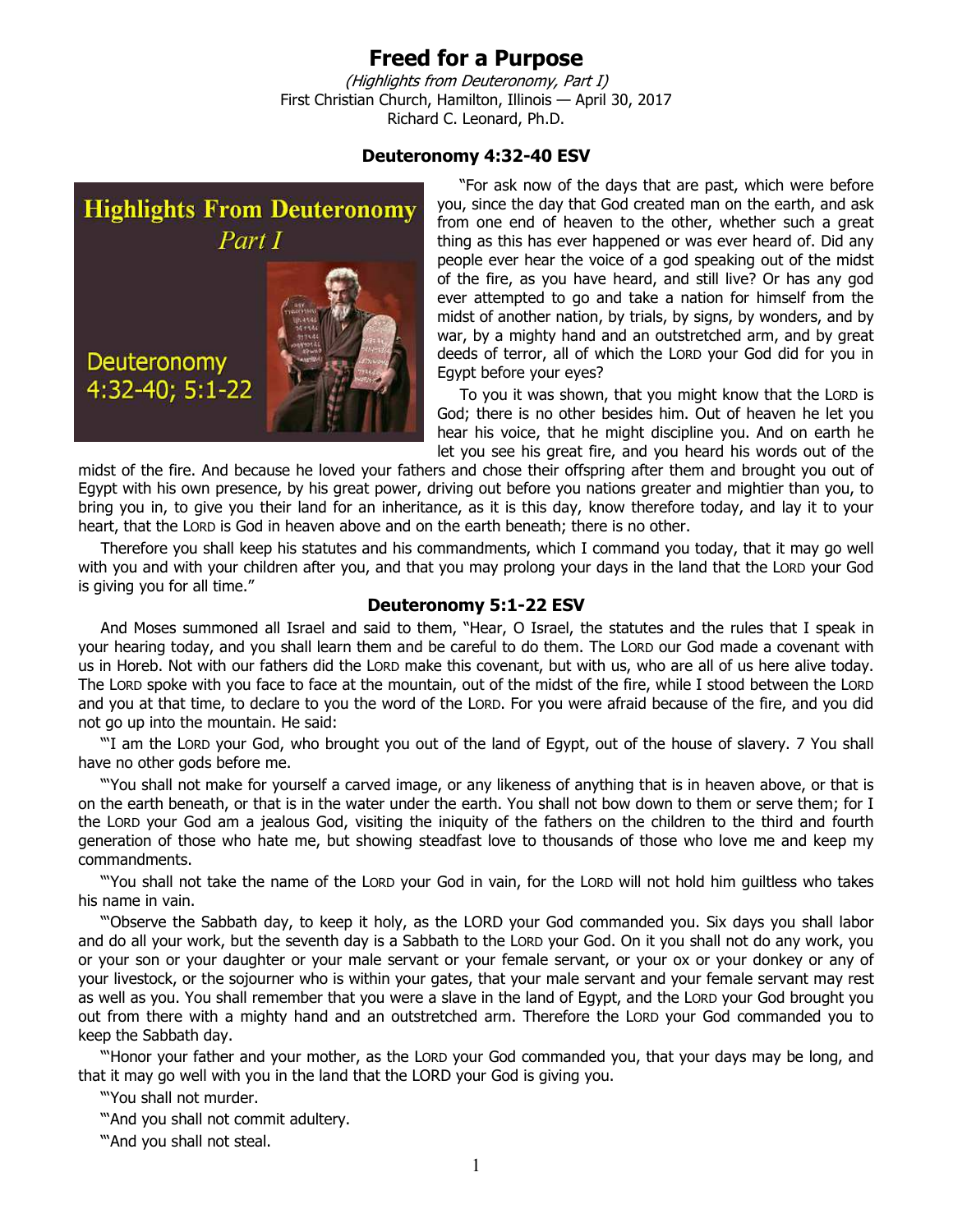""And you shall not bear false witness against your neighbor.

"'And you shall not covet your neighbor's wife. And you shall not desire your neighbor's house, his field, or his male servant, or his female servant, his ox, or his donkey, or anything that is your neighbor's.'

"These words the LORD spoke to all your assembly at the mountain out of the midst of the fire, the cloud, and the thick darkness, with a loud voice; and he added no more. And he wrote them on two tablets of stone and gave them to me."

With today's teaching we begin a five-part study of the Book of Deuteronomy, which will occupy us through the remainder of the Easter season until Pentecost. Deuteronomy has 34 chapters, so we're able to present only some of the "highlights" of this important book. Of the Old Testament books quoted in the New Testament, the three most often cited are the Psalms, Isaiah, and Deuteronomy — which is interesting because these three books come from the three sections of the Hebrew Bible: The Law or Torah (Deuteronomy), the Prophets (Isaiah), and the Writings (Psalms). When Jesus, risen from the dead, appeared to his disciples he told them, "These are my words that I spoke to you while I was still with you, that everything written about me in the Law of Moses



and the Prophets and the Psalms must be fulfilled" (Luke 24:44). So to understand what it means for Jesus to come announcing the kingdom of God, and then to be crucified and raised again from the dead as Israel's Messiah and our Redeemer, we need to pay attention to the Hebrew Scriptures and not limit our study to certain books of the New Testament.

What is Deuteronomy? It's the fifth book of the Torah, or Law of Moses — the basic Scripture of Israel. The Law is also called the Pentateuch, a Greek term than means the "fivefold book." In the Pentateuch we read first about beginnings, which is the meaning of the name *Genesis*. There we learn the purpose of people, as God's agents made in his image, and how human sin spoiled the world God had set up. We also learn what God did to begin undoing that damage by calling Abraham to be the father of a special people who would take his name to all nations. We follow the history of that family until the time of the *Exodus*, when God delivered them from slavery in Egypt and gave them his Law on Mount Sinai (or Horeb). What follows through *Exodus*, Leviticus and Numbers are more laws, especially for Israel's worship, and the record of their travels toward the



land God had promised them. So finally we arrive at the point where Israel is poised to enter the land of Canaan and take possession of it.

It's at this point that we come to the Book of Deuteronomy. The Hebrew name of this book is Devarim, meaning "words"; it's derived from the opening words of the book, 'eleh haddevarim asher dibber mosheh 'el-kol $y \text{ is real}$  — "These are the words that Moses spoke to all Israel." But we know the book by the Greek term Deuteronomy, which means "second law." That's because Deuteronomy is a long sermon by Moses in which he restates many of the laws that were given earlier in the Pentateuch, especially in Exodus. But Deuteronomy itself isn't really "law," it's *preaching* from the Law  $-$  what

scholars call *parenesis*, exhortation or advice. In other words, Moses is basically preaching from a text — the laws given earlier — in much the same way a modern preacher will teach from a Scripture text and give his interpretation of it, and urge his congregation to take it to heart and walk by it. Then, after Moses finishes this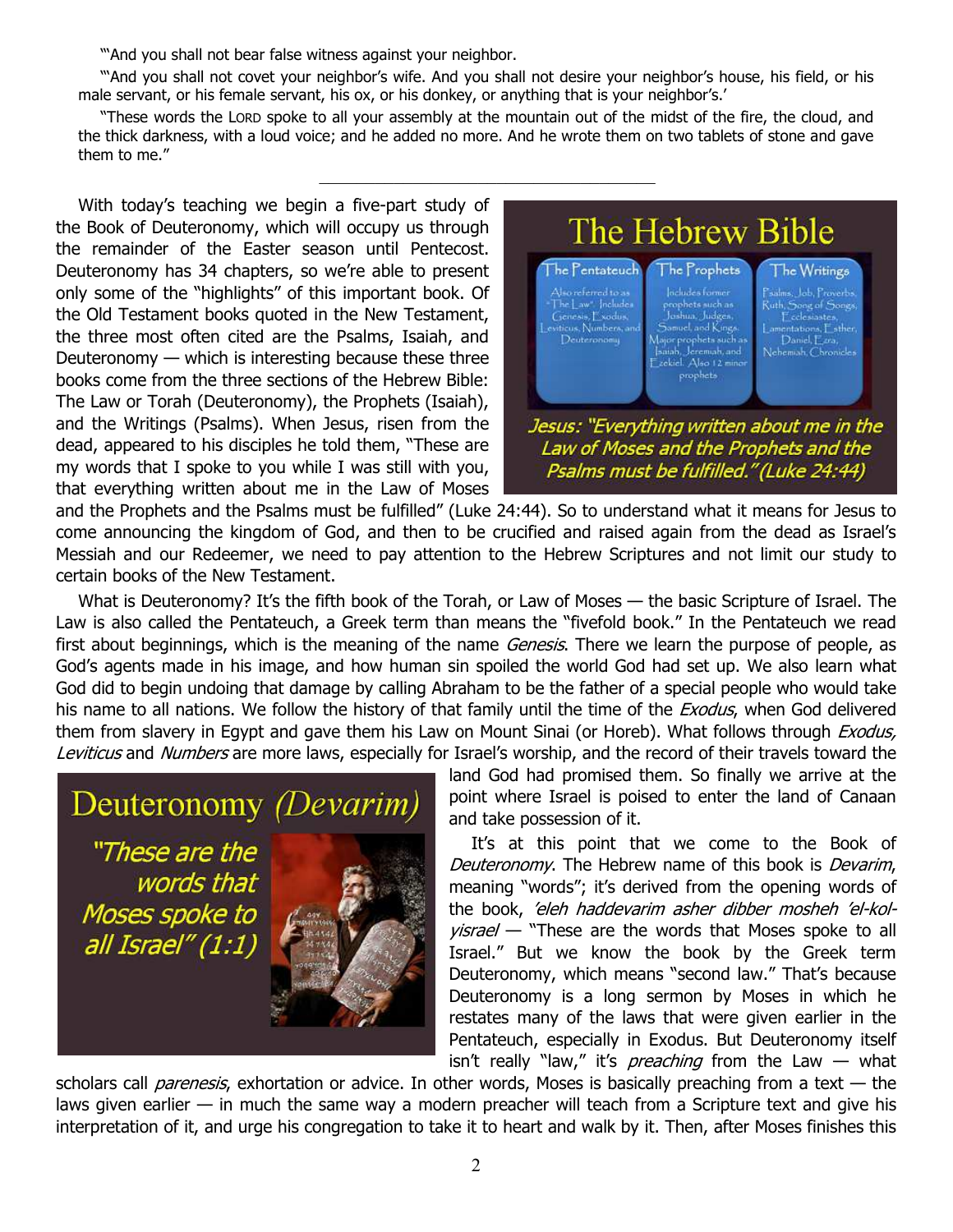very long sermon, he leads the people in a reaffirmation of their covenant, or the agreement or treaty the Lord has made with them, with faithfulness to the Law being the conditions of the agreement. (We'll get to that in our final session.) Finally, Deuteronomy records the death of Moses and how Joshua succeeds him as the leader as they cross the Jordan into the Promised Land.

All of that is a long introduction to the book we're about to study. But we need to get into our first "highlight" section and see what it has to say to us. The first several chapters of Deuteronomy are a

restatement of Israel's travels from Mount Sinai to the east side of the River Jordan, and how the Lord gave them victory over the nations and kings that stood in their way. Now, as Israel is poised to cross into Canaan, Moses reminds them that their escape from slavery was the Lord's doing, and something no god had ever done for any other people:

"Has any god ever attempted to go and take a nation for himself from the midst of another nation, by trials, by signs, by wonders, and by war, by a mighty hand and an outstretched arm, and by great deeds of terror, all of which the LORD your God did for you in Egypt before your eyes? To you it was shown, that you might know that the LORD is God; there is no other besides him" (Deuteronomy 4:34-35)

"Has any god ever attempted to go and take a nation for himself from the midst of another nation . . .? To you it was shown, that you might know that the Lorp is God; there is no other besides him." (Deuteronomy 4:34-35)



It wasn't because Israel *deserved* to be set free, Moses implies. The reason the Lord brought them out of Egypt was because of the promise, or the covenant, that he had made with their fathers — Abraham, Isaac, Jacob and those that followed them. It was because the Lord *loved them*, and was faithful to them, that he set them free. And it wasn't only that the Lord liberated them; he set them free for a purpose, to serve him according to his Law, a way of life he sets before them. So, to Moses, it's not only amazing that God liberated them; what's just as amazing is that he spoke to them the words of his covenant:

"For ask now of the days that are past, which were before you, since the day that God created man on the earth, and ask from one end of heaven to the other, whether such a great thing as this has ever happened or was ever heard of. Did any people ever hear the voice of a god speaking out of the midst of the fire, as you have heard, and still live? ... Out of heaven he let you hear his voice, that he might discipline you. And on earth he let you see his great fire, and you heard his words out of the midst of the fire" (Deuteronomy 4:32-33, 36).



"Did any people ever hear the voice of a god speaking out of the midst of the fire, as you have heard, and still live?" (Deuteronomy 4:33)

The result of all this is that we know the Lord, Yahweh, is not just the God of Israel. Indeed, he is the *only* God, and rules over all creation  $-$  just as the Torah states in the Bible's very first verse: "In the beginning God created the heavens and the earth." So Moses restates Israel's belief in one God: "Know therefore today, and lay it to your heart, that the LORD is God in heaven above and on the earth beneath; there is no other" (Deuteronomy 4:39).

The conviction that God is One is fundamental to biblical faith, and it separates God's people from every other nation that worships multiple deities. The apostle Paul restates the conviction in 1 Corinthians 8:5-6: "For although there may be so-called gods in heaven or on earth—as indeed there are many 'gods' and many 'lords' — yet for us there is one

God, the Father, from whom are all things and for whom we exist, and one Lord, Jesus Christ, through whom are all things and through whom we exist." Today that belief in one God, the Creator, is challenged by certain movements in our culture. For example, a weekend ago large rallies took place around the world in favor of science, or what some people call "science," because these people are afraid the earth will be destroyed unless governments act to stem what they believe to be the causes of climate change. One marcher even carried a poster that said, "Science Saves People." In other words, belief in "science" has become a religion,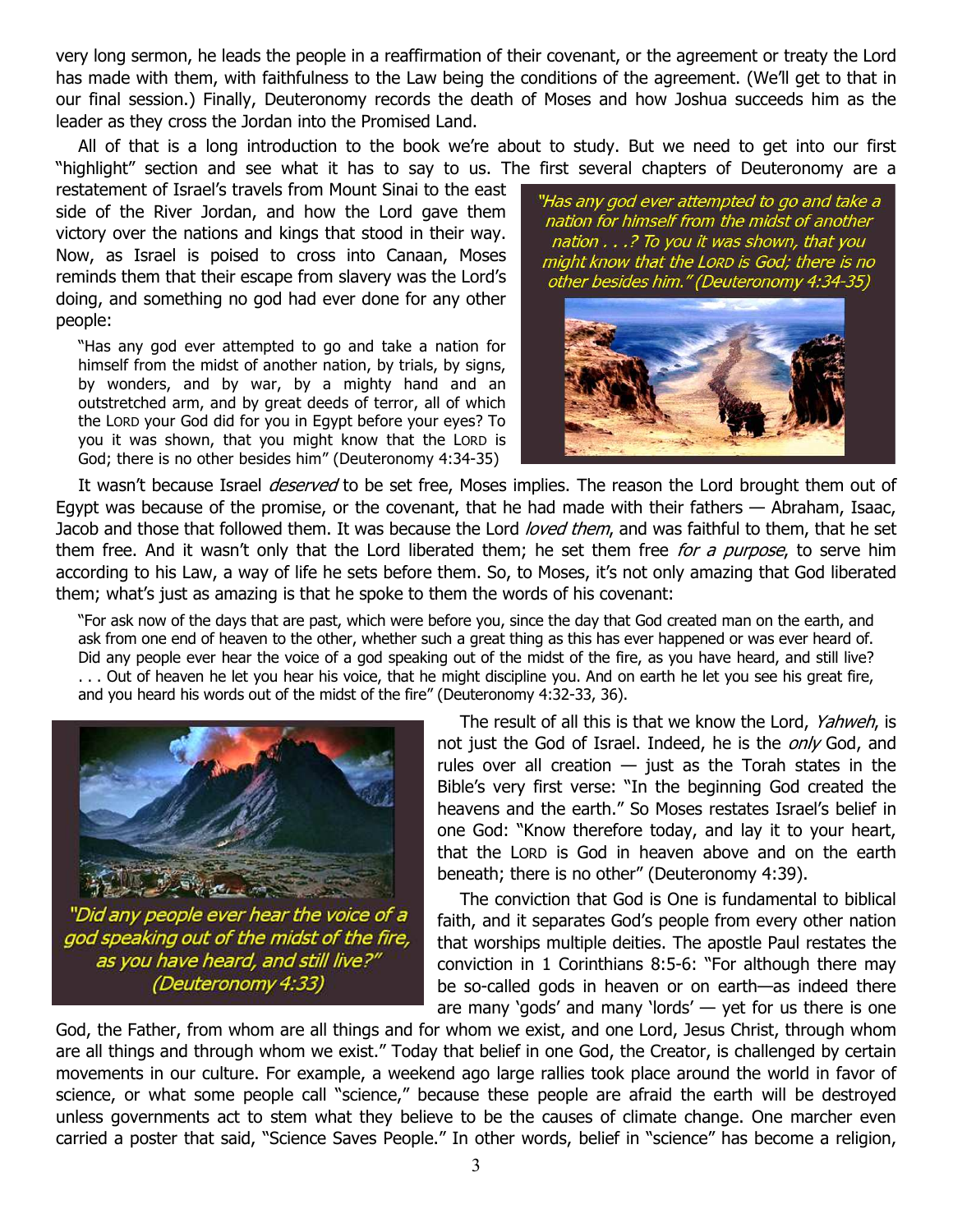and science is hailed as the savior of all. But no true scientist regards science as the source of such blatantly religious truth. To counter false religions like this, the Bible's message of one God, the Creator, is needed as urgently today as it was in the ancient world of Moses, the prophets of Israel, and the apostles of the New Testament.

Finally, in this section, Moses' words suggest two motivations for loyalty to the Lord and his way. The first motive is *gratitude* for what the Lord has done, both in rescuing his people and in giving them his principles for life. As Psalm 147 states, "He declares his word to Jacob, his statutes and rules to Israel. He has not dealt thus with any other nation; they do not know his rules. Praise the LORD!" (Psalm 147:19-20). God sets people free and gives them a way to stay connected to him by being faithful to what he requires.

Moses states the second motivation this way: "Therefore you shall keep his statutes and his commandments, which I command you today, that it may go well with you . . ." (4:40). Abiding by the principles of



God's moral law is a key to a prosperous and fulfilled life. In the Hebrew Bible the entire book of Proverbs is devoted to drawing out the connection between honoring God's way and successful living, and nothing in the New Testament suggests otherwise.

Now we turn to our second passage, from Deuteronomy, chapter 5. Moses is about to preach from what we call the Ten Commandments, or as the Hebrew Bible calls them, the "Ten Words." But first he makes this interesting statement: "The LORD our God made a covenant with us in Horeb. Not with our fathers did the



LORD make this covenant, but with us, who are all of us here alive today" (5:2-3). What does this mean? Israel received the Ten Commandments right after the exodus from Egypt, as recorded in Exodus 20. But since then Israel has been wandering in the wilderness, and now it's forty years later when Moses is giving this sermon we call Deuteronomy. So how can he say that the Lord made this covenant "not with our fathers . . . but with us"?

Here we have an important principle of biblical faith and worship: the principle of *re-presentation*. By reciting the commandments given on Mount Sinai forty years ago, Moses is bringing that awesome event into the present time — and therefore he's placing his Israelite audience back into that original event. It's not just that he's asking

Israel to remember what happened four decades earlier, when the Lord spoke to them from the mountain. It's not only remembering, it's more like re-enacting the event so the current generation can participate in it. The covenant, the agreement between the Lord and his people, is renewed or re-presented with each new generation of worshipers so they can experience it for themselves.

Does it not strike you that we do the same with Holy Communion? When we share the loaf and the cup that Jesus distributed to his disciples in the upper room, in effect we're placed back into that original event as participants along with those who first followed the Lord. When we hear the words of Jesus, "This is my blood of the new covenant," in effect he's present with us today offering that same cup to us, the token of our bond with him. And the same holds for the bread; as Paul writes to the Corinthians, "The bread that we break, is it not a participation in the body of Christ?" (1 Corinthians 10:16). Like Israel listening to Moses here in Deuteronomy, we're not just remembering or looking back at events of long ago. We are actually taking part in those events as they're re-presented for us today.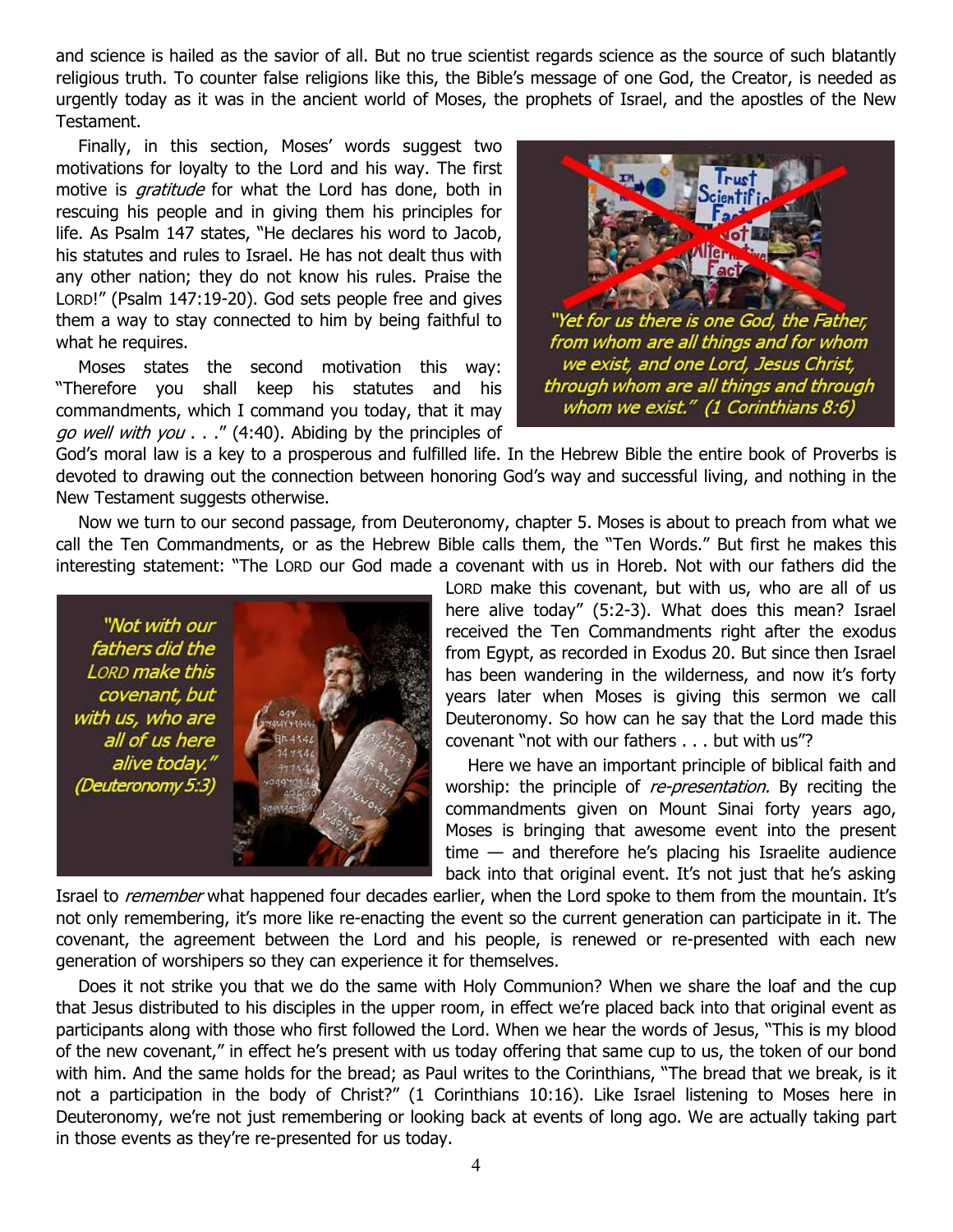Now let's have a look at the Ten Commandments themselves. We won't go through the commandments line by line, because they're familiar to us. But we'll comment on just one, the fourth commandment about observing the Sabbath. As you know, this is the second time the commandments appear in the Pentateuch. The first time was in Exodus 20, when Israel was at Mount Sinai receiving the Law. In Exodus the reason for observing the seventh day of rest is this: "For in six days the LORD made heaven and earth, the sea, and all that is in them, and rested on the seventh day. Therefore the LORD blessed the Sabbath day and made it holy" (Exodus 20:11).

But here in Deuteronomy, Moses gives a different reason. You're not to do any work on that day, he says, and neither are your servants or your animals or your guests. Why not? "You shall remember that you were a slave in the land of Egypt, and the LORD your God brought you out from there with a mighty hand and an outstretched arm. Therefore the LORD your God commanded you to keep the Sabbath day" (5:15). The Sabbath has a humanitarian purpose here. People aren't supposed to be defined by being part of the economic machine. Who we are as human beings, made in God's image, is more than how we define ourselves by our occupation.

Typically if someone asks us, "What are you?" we might reply, "I'm a mechanic, or a teacher, or a farmer, or a



(Deuteronomy 5:12-14)

technician," or what have you. We tend to define ourselves by the work we do. Here, Moses is saying that where we fit into the economy isn't the whole story of our lives; take one day off just to remember you're a human being — because you used to be slaves, working 24/7, but the Lord set you free! The Sabbath, in other words, isn't supposed to be a burdensome set of rules about what we couldn't do. Unfortunately, that's what the Pharisees had turned it into, and that's why they had a problem with Jesus when he did good on the Sabbath and said the Sabbath was made for man, not man for the Sabbath. In other words, Jesus understood Moses' point but the Pharisees couldn't see it.

But let's back up a minute. We know the Sabbath is the one commandment that isn't restated in the New Testament. So we don't observe a specific "seventh day" of rest, because as Paul says in Romans, "One person esteems one day as better than another, while another esteems all days alike. Each one should be fully

## Resting: Unproductive idleness, or fulfilling your purpose?



"Arise, O LORD, and go to your resting place, you and the ark of your might" (Psalm 132:7-8)

"There remains a Sabbath rest for the people of God, for whoever has entered God's rest has also rested from his works as God did from his. . . . Let us therefore STRIVE to enter that rest. (Hebrews 4:10-11)

convinced in his own mind" (Romans 14:5). Nevertheless, the principle still holds: we're not to define our lives economically by working 24/7, but we're to "rest."

But here's another angle on this idea of "rest." Resting doesn't just mean idleness or relaxing or being unproductive. The Letter to the Hebrews reminds us, "There remains a Sabbath rest for the people of God, for whoever has entered God's rest has also rested from his works as God did from his. Let us therefore strive to enter that rest, so that no one may fall by the same sort of disobedience" (Hebrews 4:9-11). What did it mean for God to "rest" on the seventh day of creation? Did it mean for him to say, "I worked six days so now I'm through, I can just sit back and relax"? In the Bible, "rest" doesn't mean relaxation or idleness. It means coming to the place

where you're supposed to be, and fulfilling your proper role. It means "coming home" to where you belong. That's what the Lord does on the seventh day of creation: he takes up residence in the temple he has created for himself on the first six days.